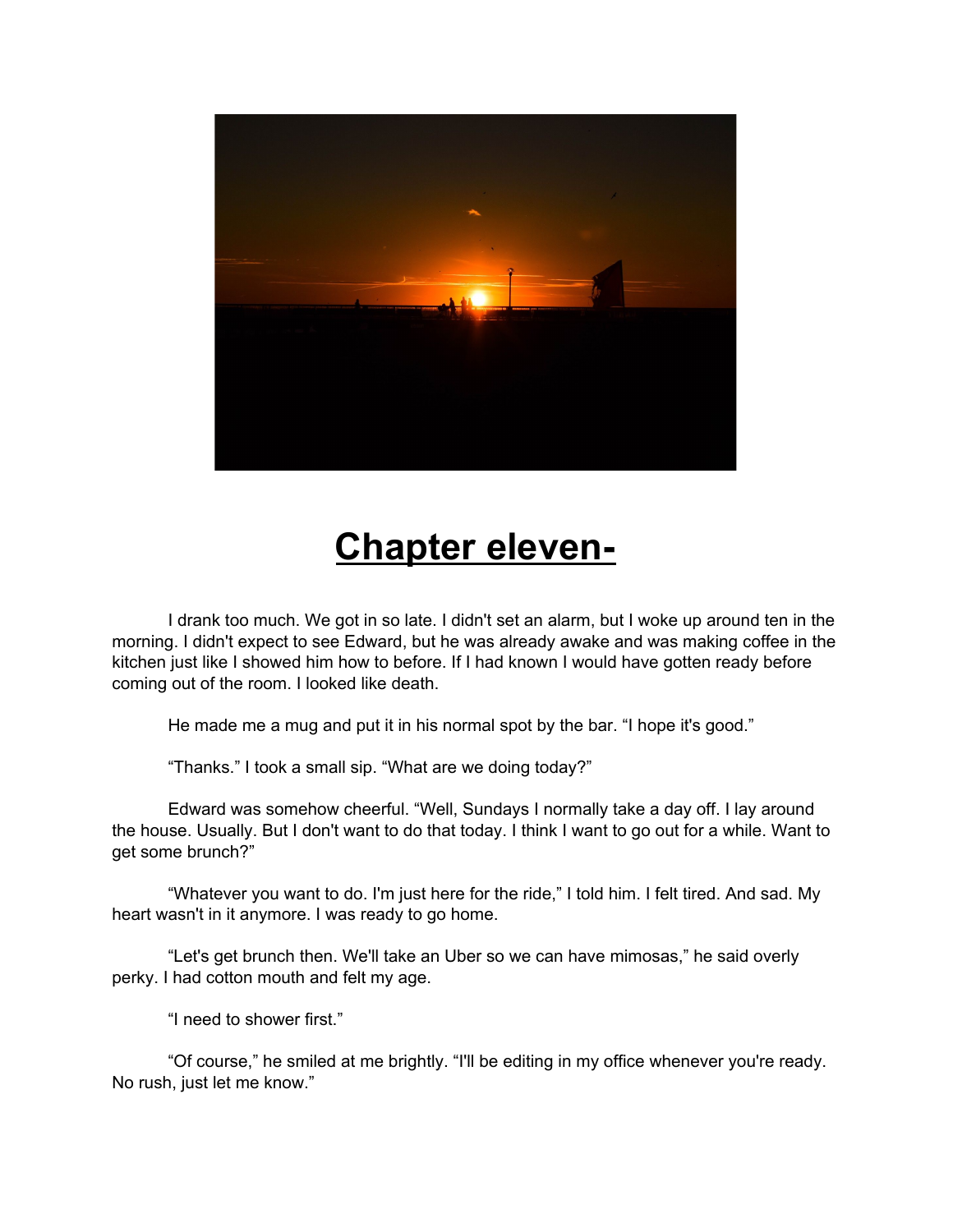I took a long hot shower, letting it wash away some of my painful hangover. I was at the end of my clean clothes and only had a couple of outfits to choose from for the day. Blue jean shorts and a tee shirt would have to do. I put on my makeup to cover up the circles under my eyes. Thankfully I had a big pair of sunglasses.

I gently knocked on his office door, pushing it open ever so slightly. Eddie was sitting at his computer working on the videos from the day before. I couldn't hear the audio, but on the screen I was talking to him animatedly and he was smiling and laughing in return. I wonder what I had said to him. I couldn't remember.

"Ready when you are," I told him softly.

Edward picked out a restaurant and reserved a table on the way there. He chatted the entire time, way too pleasantly for someone who should have been hungover too. Maybe he was just still drunk. If so, *lucky him*.

He ordered two mimosas as soon as we sat down. "You're off the clock," he said again when they came to the table.

"No, I'm not." I pushed it towards him.

He pushed it back. "Okay, well. Just one then. I know you like champagne."

"One, "I agreed because my head hurt. "Can I also have some water?" I asked the waitress when she came to the table. I took some aspirin with it when she brought it to me.

I ordered eggs Benedict with crab and steak with a side of sliced tomatoes and a cup of fruit while he ordered a french toast with bananas fosters on top.

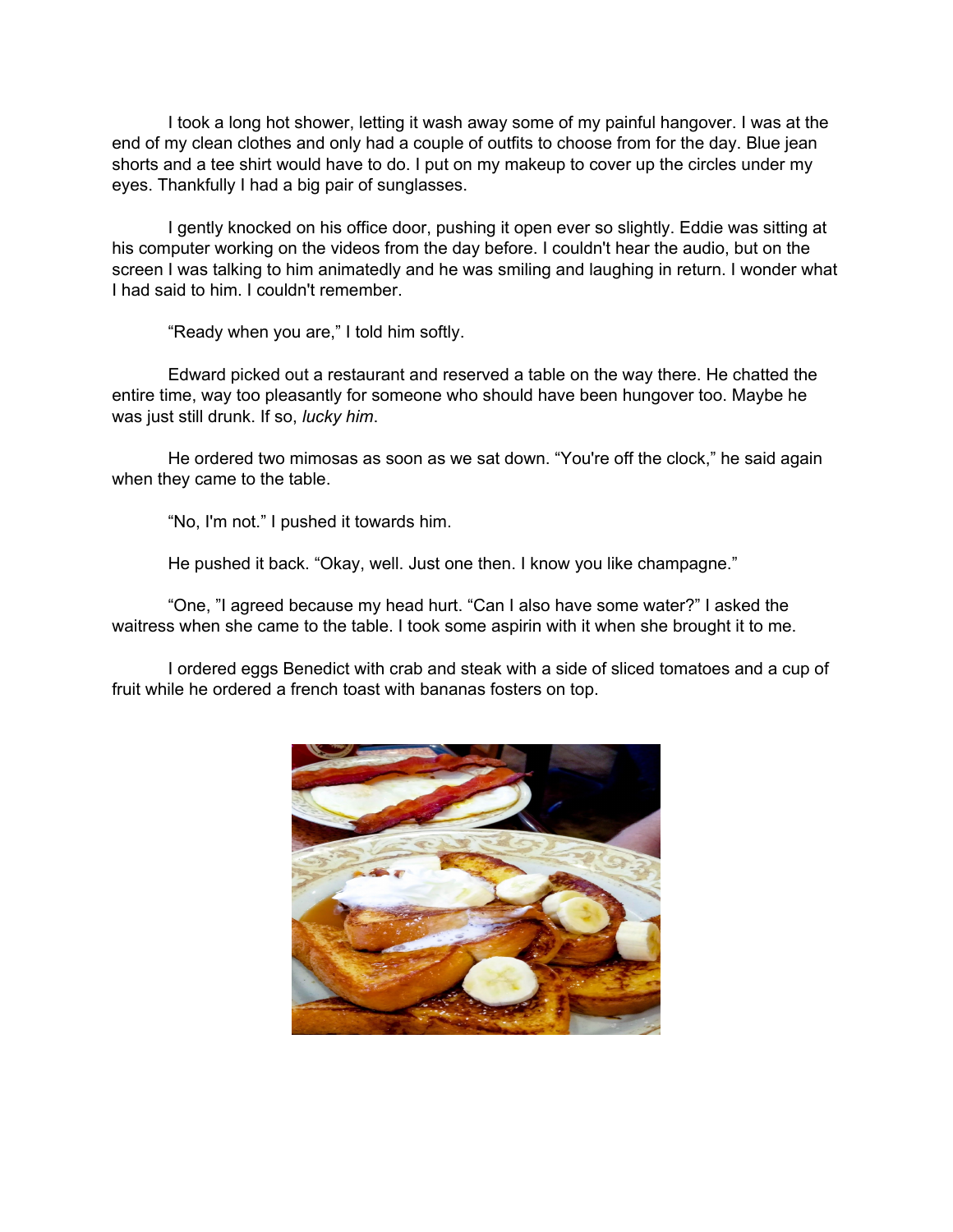"So, what else do you want to do or did you just want to eat?" I asked, taking a picture of him mid-sip of champagne. He held up his glass and posed with a stupid smile so I could take another picture.

"I think I want to go to the zoo today. It's not too far from here."

"Oh..." I drew out softly.

"Is that okay?" He suddenly seemed panicked.

I shook my head. "Oh yeah, I'm just surprised."

"Well, you mentioned it yesterday, and it sounded like fun. I haven't done anything like that in ages. It'll be nice to do something *wholesome*," he explained. "If you don't want to, it's alright."

"No, I want to. It sounds great," I assured him. I wondered if I had enough energy to give him the attention he deserved.

When our food came, his plate was massive with eight thick slices of toast. "How are you going to eat all that?" I laughed. It had to be too much even for him.

He put two pieces on a side plate that had his bacon on it previously and pushed it in my direction. "Like that."

I wasn't going to turn it down. I gave him a bite of my eggs off my fork. The way his mouth wrapped around the tines and he licked his lips after made me tingly all up my spine. "*Mmm,*" he moaned his approval. I was feeling a little jealous of the fork.

I pushed my lips together tightly and took in a deep breath. It was going to be a long day for me.

The zoo was a little busy since it was a nice Sunday afternoon. He bought our tickets while I took about a hundred pictures just at the entrance. At least I didn't stand out with my camera equipment.

First, we went into the children's zoo where Edward had way too much fun petting goats. Then we made our way past the meerkats and flamingos. We made a slow pace, chatting as we went. It was literally a perfect day outside. Just a little windy to cool the warm, humid air.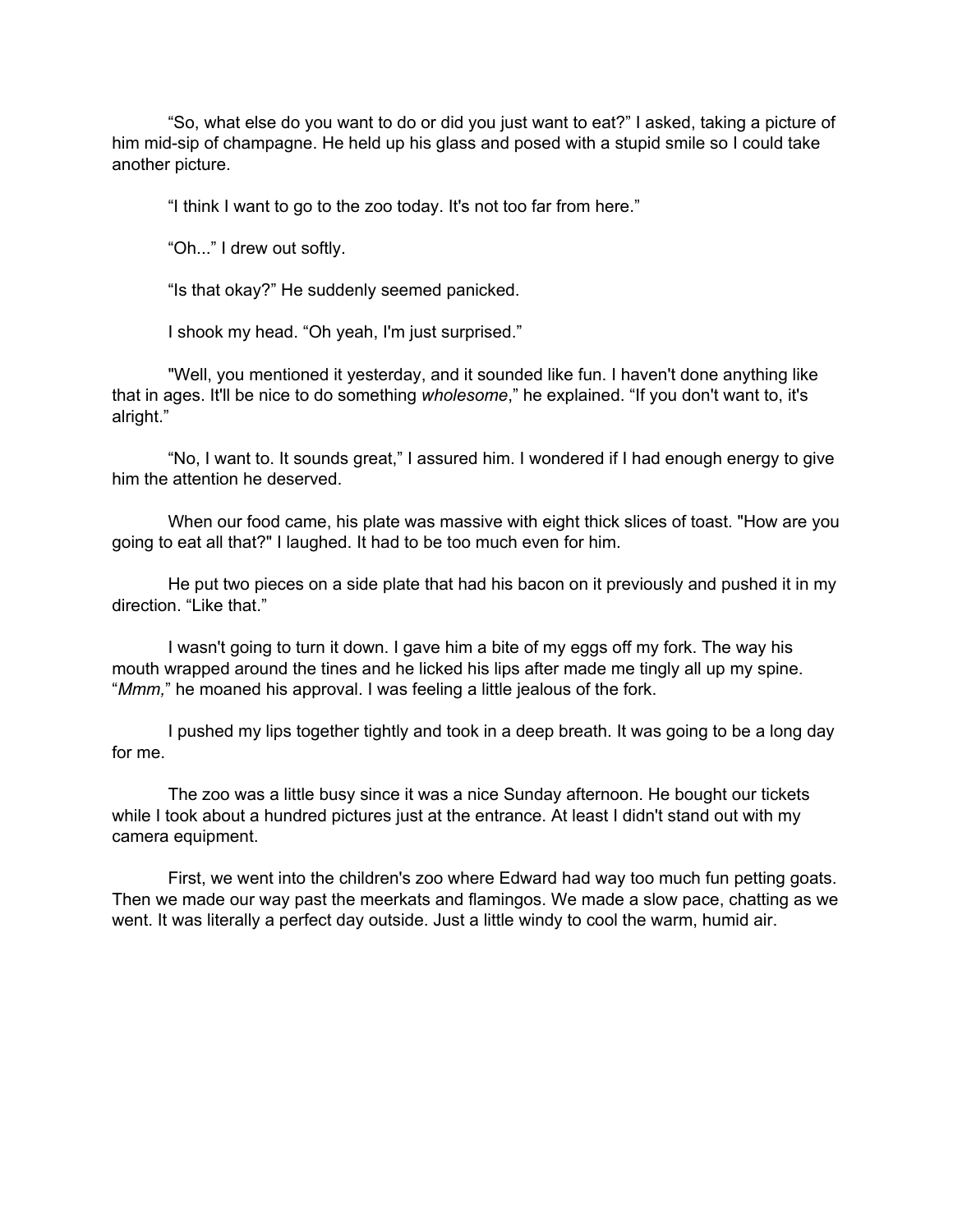

"So, what's your favorite animal?" He asked me. Edward reached over and took my camera from my hands and took a picture of me in front of the greater flamingos. He seemed pleased with the result and took another. He smiled at me from over my camera when I posed a little for him.

"Um," I drew out as I thought about it with a smile. "Zoo animal? I'd say otters. Or maybe capybara. They're supposed to be really friendly. Like a hamster. What about you?"

"Oh, hm. I don't know. Foxes are cute. I liked lions as a kid." He took a couple of steps back and took another picture. He bit his lip as he looked at the result.

I took my camera back from him. "I half expected you to say kangaroo," I told him dryly and very sarcastically.

"Kangaroos can get *fucked*," he said with heated conviction. I was so shocked I laughed too loudly. "No, fuck those mean twats. I got kicked by one as a kid in my backyard."

The image threw me into giggles. "Oh, no! Poor baby!"

"I've got a scar." He lifted his shirt to show me a three-inch scar on his torso. It was very faint and very low on his hips. I quickly took his picture, and he gasped, pulling his shirt down. "Modesty!"

"I want you to know that I was making an Aussie stereotype joke and you out stereotyped me. Bravo. Got any dingo or koala scars?" I taunted him. "Wanna show me your Drop bear wounds?"

"No," he said quietly with a little pout. "Dingoes are bloody scary, though."

Edward was patient with me as we went through the zoo, allowing me to stop for as long as I wanted to take pictures of him or the animals. We spent the entire afternoon there.

I took over a thousand pictures by the time we were done.

"So, what's next?" I asked him as we waited for a car to come to pick us back up.

"You'll see."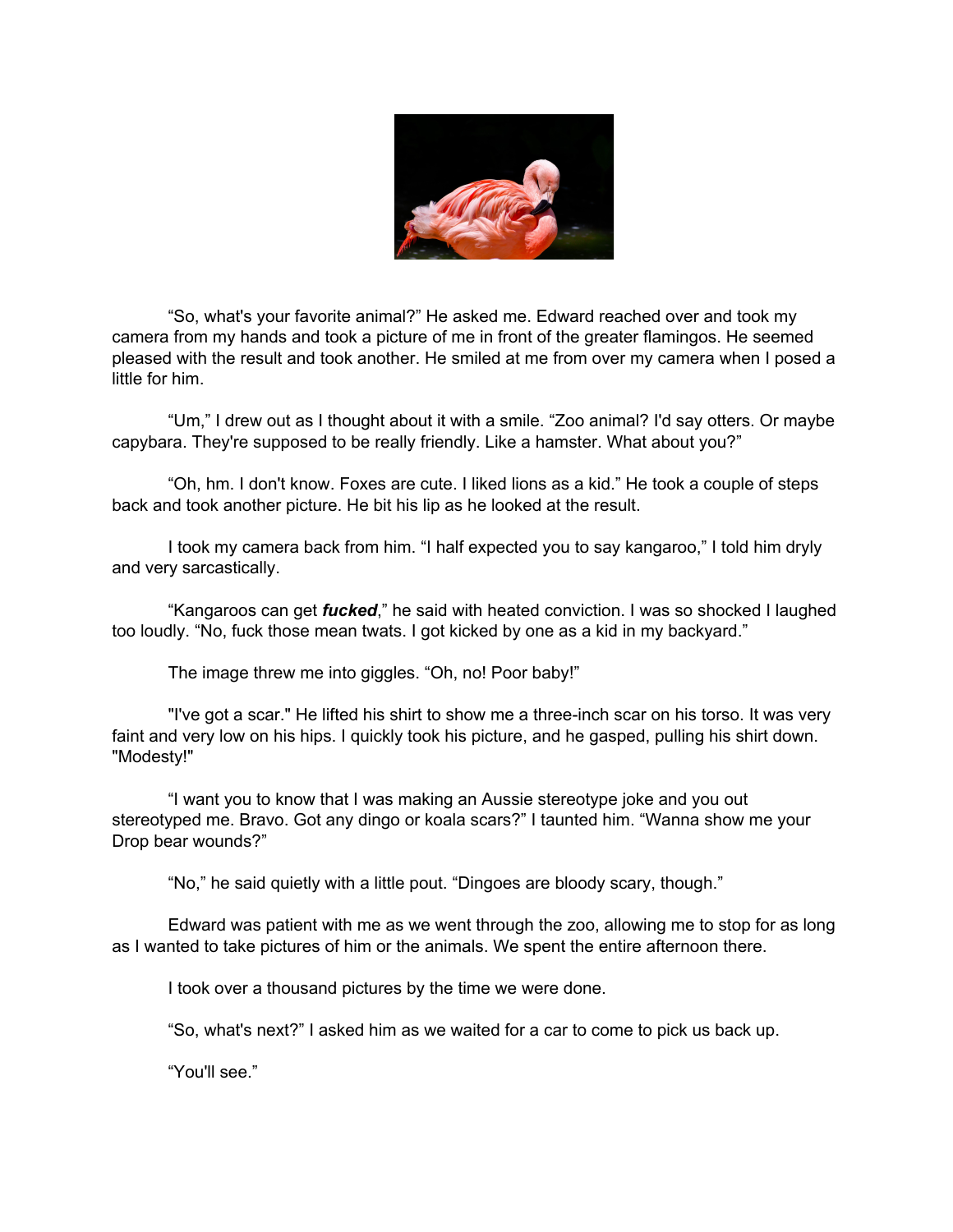He wouldn't say anything else. I couldn't understand why he was being so mysterious about it. We were almost there when I realized.

"Santa Monica pier? Really?"

He shrugged a little bit. "Yeah, I thought we could see the sunset here and get some seafood for dinner."

"You didn't have to do all of this for me," I said quietly, feeling very shy.

"Are you having fun?"

"Are you?" I asked him in return.

"Isn't it obvious?" He asked me.

"I could ask you the same," I replied, smiling at him before feeling self-conscious. I bit my lip and looked at the window. "I can't imagine a better last day than this. Thanks."

"I'm glad you're happy," he said warmly.

We walked along the beach as it slowly became dusk. Music could be heard everywhere, and Eddie playfully danced along and mouthed the words to some of the songs.

I was going to have a million pictures to edit. Mostly of him being foolish. I didn't mind.

He took my camera and bag from me at dinner. "Alright. That's it. No more, Bella. You're done for the day. You're going to relax. Get whatever you want and save room for dessert, okay?"

"Fine," I was too tired to want to argue. We were at a snug little table somewhere in a corner again. We were very close together. Edward ordered us a bottle of wine to share. It was the same as the other night at his house.

"You know, I'm surprised no one recognized you today," I told him when the waiter left our table.

Edward looked a little self-conscious. "Well, I'm mainly a voice actor."

"You have like twenty million followers."

"Spread out around the globe. There are seven billion people on the planet. It's not that many," he tried to be humble about it, but I rolled my eyes. "I'm not a big deal out here."

"Yes, you are. You're just not as big a deal as you're going to be... *yet.* You're going to be a household name one day. It's pretty obvious," I pointed out to him. "You already have an amazing resume, and it's only getting better every day."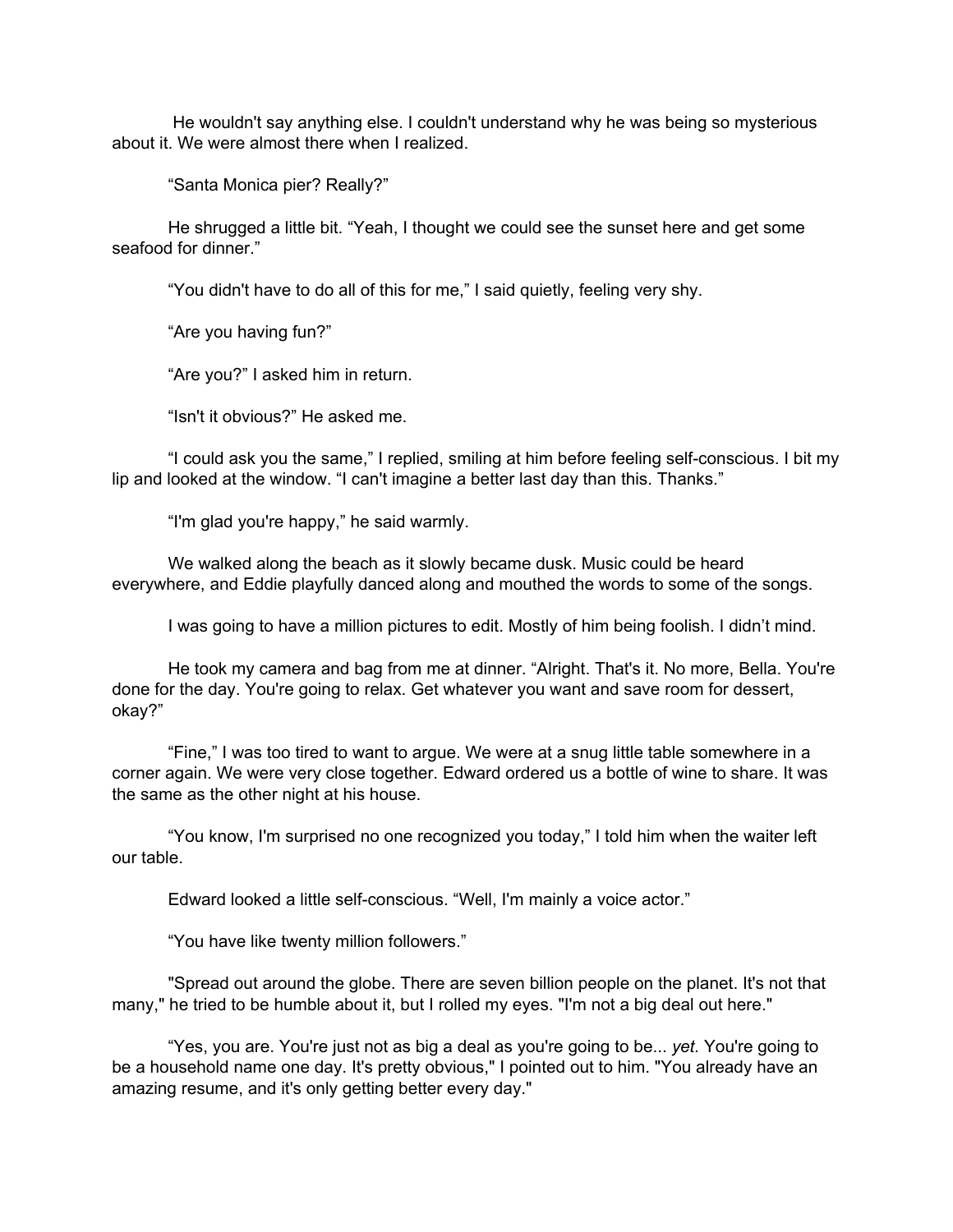He swallowed a big drink of the yellow liquid in his glass. "God, you do fluff my ego so. I mean, I like it. I don't think that will be true, but it's so sweet that you feel that way."

I shook my head, playing with my own wine glass. I traced my fingers over the rim. "Edward, you are wildly talented. And smart. And you are what? Twenty four? Look at what you've accomplished so far. And you just started with Disney! You've already won a Grammy! And you've not mentioned that once this entire week. I'd tell everyone and their mothers. I'd start conversations with *'hi, I'm the Bella Swan who won a Grammy.'"*

"That was just for reading a book." He shook his head. "It wasn't anything special."

"Well, I listened to it when I realized I was working with you and I understand why it won. I could listen to you speak for hours," I confessed. I took in a deep breath when I realized what had come out of my mouth. God, I must have sounded like a lovesick teen girl. I was so embarrassed.

"You are so lovely," he said sincerely. "I started doing all of this to deal with my anxiousness and to help boost my self-confidence when I was having a really hard time. I never imagined I would be doing this six or eight years later. I didn't realize that my entire life had been leading up to this moment. It's better than I ever imagined though."

"You deserve it. You've worked so hard." I touched his hand. He turned his palm up and squeezed it for a moment.

Our waiter came with our food. I moved my hands to my lap.

Our conversation was much lighter throughout the rest of dinner. I was too tired. We didn't speak at all the entire ride back to his house. It was just after nine. Where had the week gone? I wanted to cry. Why did he have to be so wonderful?

"What time is your flight tomorrow?" He asked quietly, almost solemnly.

"Noon. So, I'll need to leave by ten to get to the airport," I explained to him.

He stopped and considered his words for a long minute before he began to speak. "I realize you probably need to pack and get to sleep but would you like to sit by the pool with me for a little while?"

"Yeah, let me put my camera away and get cleaned up," I answered him. "I'll meet you down there."

I hurried to my room and put my camera on the bed. I had kept all of my stuff together, so there really wasn't a need to pack. I rushed through a shower, removing all the sand and sweat from the day. The only other outfit I had clean was for the next day, so I just put on my black nightgown that went to my knees. It wasn't obviously pajamas, but I don't think it would have bothered him either way.

When I arrived, he was halfway through a joint. I sat beside him on the outdoor loveseat.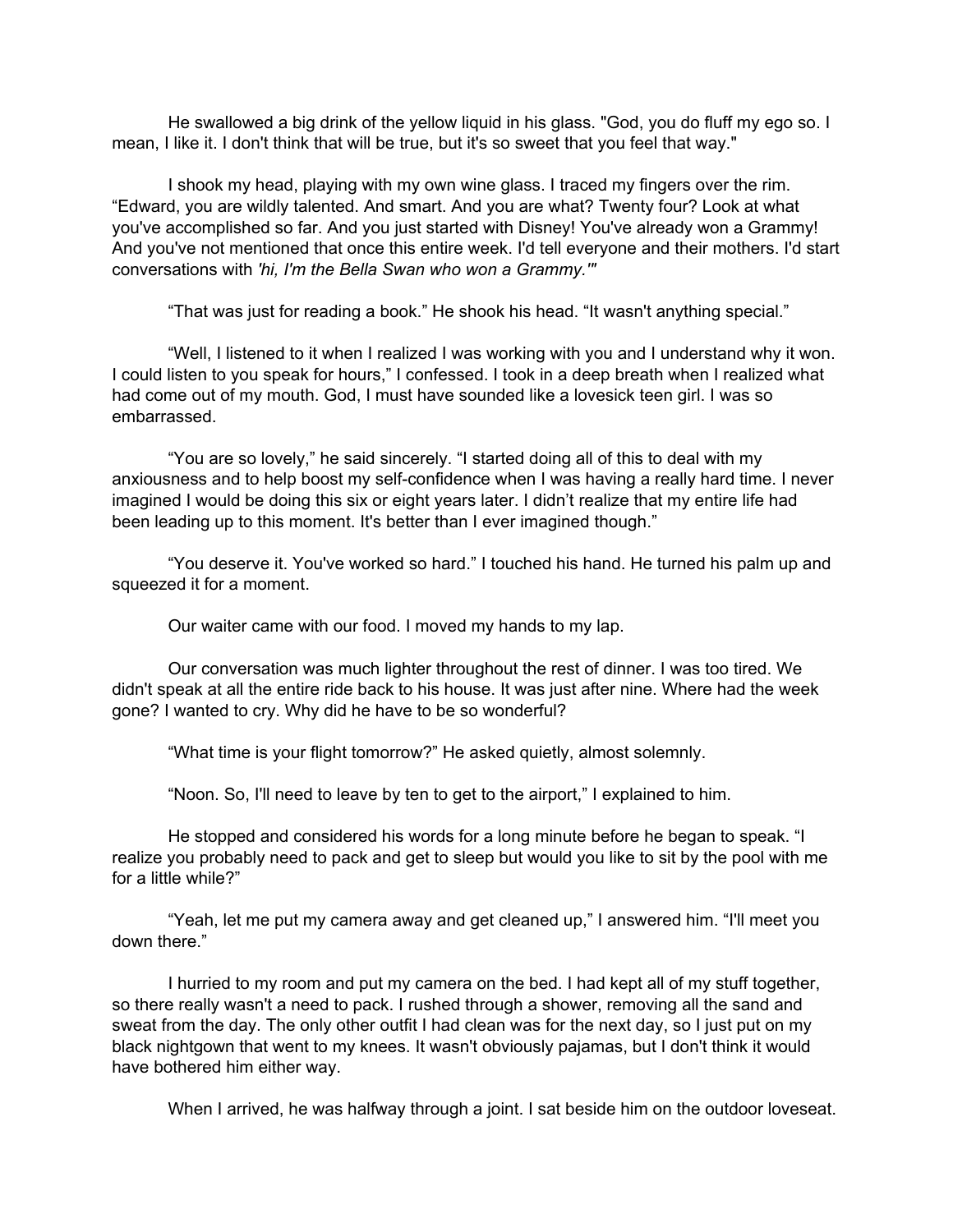Edward offered it to me, and I took it from his fingers. I took a long slow drag before passing it back to him.

"Thank you," I said quietly.

"You're welcome." He took a hit and passed it back. I took another drag and relaxed back into the cushion with my feet underneath me. "Thank you," he said to me.

"For what?"

He didn't look at me, shrugging one shoulder up lazily.

"Everything."

I shook my head. "I haven't done anything special."

"That's not true in the least." Silence hung in the air. Edward lit the joint again, passing it over to me. I took one last hit before declining more. "Will I be able to see all the pictures you've taken?"

"Oh, yeah. The magazine should show you everything," I assured him.

"No. I mean for your personal collection."

"Oh," I was a little surprised for some reason "Yeah, if you want to. I can give you the link to where I upload them. I forgot to earlier in the week."

He pulled out his phone, opening up the notepad feature. "Why don't you give me all your contact information? Just so I know I have it. I'm sure I have it somewhere but just so it's easy."

I took it from him. I gave him my cell number again which he already had. My email. My home address. The website I kept my personal pictures for only my friends and family.

It was just after ten. I placed the phone faced down on the table.

The lights of the city looked so beautiful. Clouds dotted the horizon that seemed so far away. It was an amazing view. The wind had picked up, and the air felt great. I could see why he would want to live there.

We sat in silence for a long time. He finished his smoke and quietly sipped his water. He snubbed the butt in the tray with a little sigh.

I didn't want to, but I stood, "I need to head to bed. I have a long day tomorrow."

"Right. Of course," he said very quietly.

"If I don't see you before I leave, it was *marvelous*, and I'll remember this week for the